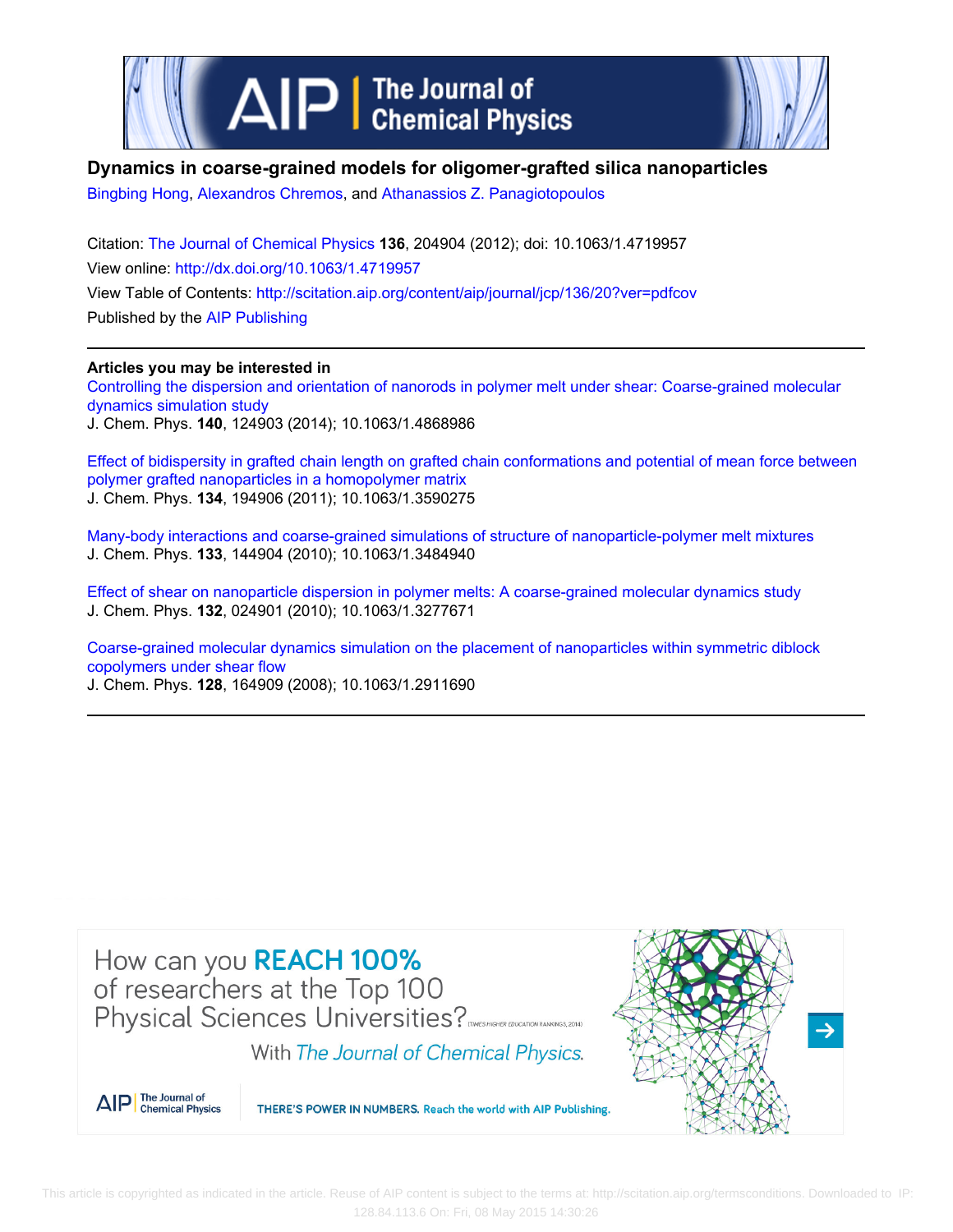# **[Dynamics in coarse-grained models for oligomer-grafted](http://dx.doi.org/10.1063/1.4719957) [silica nanoparticles](http://dx.doi.org/10.1063/1.4719957)**

Bingbing Hong, Alexandros Chremos, and Athanassios Z. Panagiotopoulos<sup>[a\)](#page-1-0)</sup> *Department of Chemical and Biological Engineering, Princeton University, Princeton, New Jersey 08544, USA*

(Received 24 February 2012; accepted 4 May 2012; published online 30 May 2012)

Coarse-grained models of poly(ethylene oxide) oligomer-grafted nanoparticles are established by matching their structural distribution functions to atomistic simulation data. Coarse-grained force fields for bulk oligomer chains show excellent transferability with respect to chain lengths and temperature, but structure and dynamics of grafted nanoparticle systems exhibit a strong dependence on the core-core interactions. This leads to poor transferability of the core potential to conditions different from the state point at which the potential was optimized. Remarkably, coarse graining of grafted nanoparticles can either accelerate or slowdown the core motions, depending on the length of the grafted chains. This stands in sharp contrast to linear polymer systems, for which coarse graining always accelerates the dynamics. Diffusivity data suggest that the grafting topology is one cause of slower motions of the cores for short-chain oligomer-grafted nanoparticles; an estimation based on transition-state theory shows the coarse-grained core-core potential also has a slowing-down effect on the nanoparticle organic hybrid materials motions; both effects diminish as grafted chains become longer. *© 2012 American Institute of Physics*. [\[http://dx.doi.org/10.1063/1.4719957\]](http://dx.doi.org/10.1063/1.4719957)

#### **I. INTRODUCTION**

Nanoparticle organic hybrid materials (NOHMs) consist of inorganic nanoparticles covalently grafted with oligomer chains. They display liquid-like rheological behavior around room temperature in the absence of solvent.<sup>[1](#page-8-0)[–3](#page-8-1)</sup> Properties of NOHMs are determined by interactions and motions that span a wide range of length and time scales, as is also the case for particle nanocomposites, the ungrafted counterparts of NOHMs. Although models with atomistic descriptions of both nanoparticles and chains have been developed for nanocomposites, $4\frac{4-8}{8}$  $4\frac{4-8}{8}$  $4\frac{4-8}{8}$  their application is often limited to systems with one nanoparticle, and they can only provide information on local polymer structures (length scales *<*4 nm) over short times of the order of ns. In order to describe largerscale properties such as nanoparticle dispersion and transport, a NOHMs model with solid-sphere nanoparticles and atomistic polymers was recently proposed that is suitable for simulating systems consisting of hundreds of nanoparticles.<sup>9</sup> However, slow dynamics of nanoparticle motions preclude a direct application of the model to NOHMs near room temperature. Coarse-grained models with reduced number of degrees of freedom and improved computation efficiency are potentially useful tools to allow for exploration of bulk properties of NOHMs using current computational capabilities.

Many existing coarse-grained models for nanoparticle/polymer systems are qualitative in character, with no connections to the atomistic chemistry of specific experimental systems. $10, 11$  $10, 11$  Such models have been used to investigate morphologies, $12-14$  $12-14$  structure and dynamics, $15-19$  mechanical properties, $2^{20-22}$  and rheological behavior $2^{1,23}$  $2^{1,23}$  $2^{1,23}$  of nanocomposites, grafted nanoparticles in a polymer matrix, and NOHMs. Coarse-grained models that couple to the underlying atomistic descriptions are primarily used in modeling properties in polymeric systems, such as configurations and dy-namics in the melt<sup>[11,](#page-9-4) [24](#page-9-13)[–27](#page-9-14)</sup> and solutions, <sup>[28,](#page-9-15) [29](#page-9-16)</sup> polymer brush conformations,  $30$  self-assembly kinetics,  $31$  etc. To our knowledge, there is only one prior study that has used multiscale modeling for a simplified system of nanocomposites focusing on how to improve the coarse-grained parameters to match nanoparticle distributions obtained by atomistic models.<sup>[10](#page-9-3)</sup> Thus, there is significant room for further development of parameterization techniques and mapping schemes for structure and dynamics between coarse-grained and atomistic levels in nanoparticle/polymer simulations. This is the focus of the present work.

For polymer systems, it is well known that dynamical properties, e.g., diffusion coefficients and chain relaxations, are faster in the coarse-grained models than the atom-istic reference systems.<sup>[11,](#page-9-4) [24,](#page-9-13) [26–](#page-9-19)[28,](#page-9-15) [32](#page-9-20)</sup> This is attributed to the softer coarse-grained potentials, which reduce local friction and energy barriers, accelerating the cage escape of diffusing molecules[.25,](#page-9-21) [26](#page-9-19) Depa *et al.* performed mappings for a series of polymer materials and found that atomistic dynamics could be recovered after a crossover time by rescaling of the mean-square displacements (MSD). However, the scale factors varied, depending on state conditions and material chemistry.<sup>11, [26,](#page-9-19) [27](#page-9-14)</sup> In analogy to the accelerated molecular dynamics for infrequent events via an introduction of a bias potential,<sup>33</sup> Depa and Maranas<sup>[27](#page-9-14)</sup> and Fritz *et al.*<sup>[25](#page-9-21)</sup> proposed that the speed-up (scale factor) of dynamics in coarse-grained models compared with the underlying atomistic systems is

where the bias potential,  $\langle \Delta V_b \rangle$ , is the ensemble average of the difference between the potentials of coarse-grained

<span id="page-1-1"></span>
$$
\alpha_b = \exp\left(\langle \Delta V_{\rm b} \rangle / k_{\rm B} T\right),\tag{1}
$$

<span id="page-1-0"></span>a)Electronic mail: [azp@princeton.edu.](mailto: azp@princeton.edu)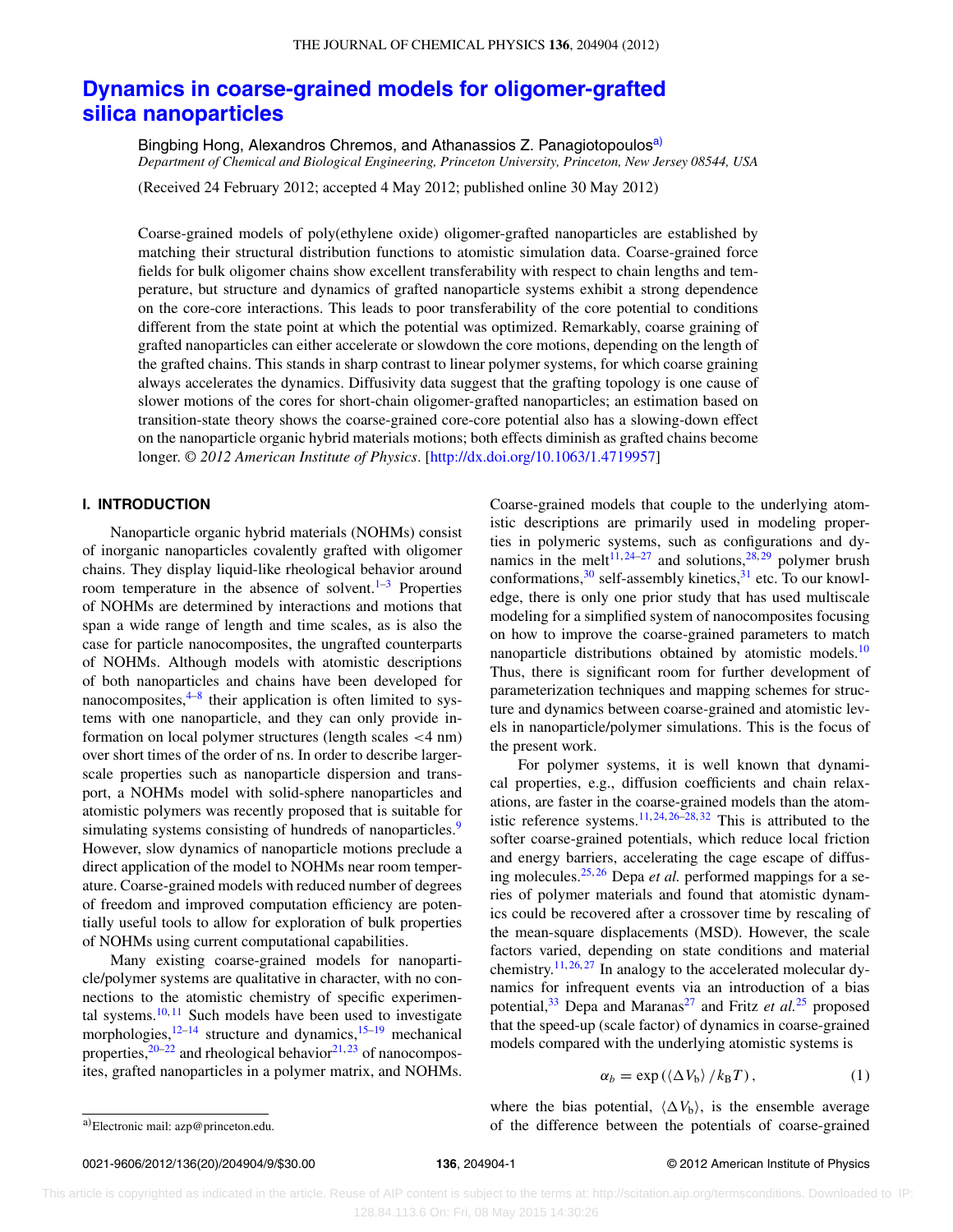<span id="page-2-2"></span>

|  |  |  |  |  | TABLE I. Simulation details for atomistic and coarse-grained PEO oligomers. |  |  |
|--|--|--|--|--|-----------------------------------------------------------------------------|--|--|
|--|--|--|--|--|-----------------------------------------------------------------------------|--|--|

| $n$ -mer<br>(atomistic) | N<br>chains | $n$ -bead<br>(coarse-grained) | N<br>chains | Number density of molecules $(nm^{-3})$ |                  |
|-------------------------|-------------|-------------------------------|-------------|-----------------------------------------|------------------|
|                         |             |                               |             | 303 K                                   | 500 K            |
|                         | 216         |                               | 1000        | 5.728                                   | $\cdots$         |
| 3                       | 216         | ∍                             | 500         | 3.300                                   | 2.480            |
| 5                       | 200         | 3                             | 400         | 2.307                                   | 1.820            |
| .                       | $\cdots$    | 4                             | 300         | 1.772 <sup>a</sup>                      | $\cdots$         |
| 9                       | 150         |                               | 300         | 1.438                                   | 1.169            |
| $\cdots$                | $\cdots$    | 6                             | 200         | 1.211 <sup>a</sup>                      | $0.9900^{\rm a}$ |
| 12                      | 100         | $\cdots$                      | $\cdots$    | 1.122                                   | 0.9172           |
| $\cdots$                | $\cdots$    | -                             | 200         | $1.043^{\rm a}$                         | $0.8800^{\rm a}$ |
| $\cdots$                | $\cdots$    | 10                            | 200         | $0.7333^a$                              | $\cdots$         |
| $\cdots$                | $\cdots$    | 20                            | 150         | $0.3675^{\rm a}$                        | $\cdots$         |

<span id="page-2-0"></span><sup>a</sup>Obtained by interpolation and extrapolation of number densities of chains in atomistic simulations.

particle and the atomistic atom groups the particle represents.  $\langle \Delta V_b \rangle$  is mainly determined by the potential differences at the first layer of particles that surrounds the central particle. When such mapping of dynamical properties can be established, acceleration of dynamics for coarse-grained simulations offers the advantage that long-time behavior can be ob-tained at a modest computational cost.<sup>[25,](#page-9-21) [26,](#page-9-19) [34](#page-9-23)</sup> However, it is unclear that such dynamic scaling relationships can be obtained in more complex particle/chain composite systems. This is an open question of interest for the present study.

Poly(ethylene oxide) (PEO, CH<sub>3</sub>O–(CH<sub>2</sub>CH<sub>2</sub>O)<sub>n</sub>–CH<sub>3</sub>) oligomer chains and silica nanoparticles are typical constituents for NOHMs in experimentally studied systems. In this work, we develop a structure-based coarse-grained model for silica nanoparticles grafted with oligomeric PEO chains from atomistic reference systems of oligomers<sup>35</sup> and NOHMs bulk systems. $9 \text{ In}$  Sec. [II](#page-2-1) of this paper, we describe how the coarse-grained models for pure oligomers and NOHMs are constructed. Structural and dynamic properties are de-scribed in Sec. [III.](#page-5-0) Coarse-graining PEO oligomer melts results in faster dynamics, in accordance with prior simulations mentioned above. However, counterintuitive results are observed for diffusion of nanoparticles in coarse-grained models with unchanged inter-core potentials or with short grafted chains: diffusion coefficients become *smaller* compared to corresponding atomistic simulations. We examine the effect of potential softness and grafting topology to gain insights into the causes of slower diffusion of coarse-grained nanoparticles. Conclusions are presented in Sec. [IV.](#page-8-2)

#### <span id="page-2-1"></span>**II. COARSE-GRAINED MODEL DEVELOPMENT**

The coarse-grained NOHMs are composed of two types of interaction sites, one for polymer beads, each of which represents one segment of PEO oligomer chains, and the other for the central cores representing nanoparticles. From this point on, "segments" and "nanoparticles" are only used for the reference atomistic systems, and their counterparts in the coarsegrained models are termed "beads" and "cores." We parameterize the bead-bead interactions, bond, and angle parameters using atomistic simulations of bulk oligomers. Core-bead potentials are determined from systems of one nanoparticle immersed in monomers. For core-core potentials, we use both the atomistic particle-particle potential and the potential corrected for changes in the polymer-mediated interactions between two nanoparticles brought about by coarse-graining of oligomers.

#### <span id="page-2-3"></span>**A. Bulk oligomers**

The atomistic models of PEO oligomers used in this work have been previously described in Ref. [35.](#page-9-24) They involve transferable potentials for phase equilibria-united atom (TraPPE-UA) force fields with modified dihedral potentials. $^{28}$  $^{28}$  $^{28}$  We have performed *NVT* simulations of atomistic oligomers at two temperatures, 303.15 K and 500 K, with densities set corresponding to 10 bar at each temperature (Table [I\)](#page-2-2). The production periods for short to long atomistic oligomers were 2– 40 ns at 303.15 K and 3–12 ns at 500 K with a time step of 2 fs.

To construct coarse-grained models, all united atoms in two consecutive  $-(CH<sub>2</sub>OCH<sub>2</sub>)$  units were grouped into one electrostatically neutral bead. Differences in size, mass, and interactions by the third hydrogen in the end  $-CH<sub>3</sub>$  group were neglected. Then, each atomistic *n*-mer molecule is represented by one  $\frac{1}{2}(n + 1)$ -bead chain. The non-bonded potential between beads was obtained from iterative Boltzmann inversion<sup>28, [32,](#page-9-20) [36,](#page-9-25) [37](#page-9-26)</sup> by matching the radial distribution function,  $g_{bb}(r)$ , of a monomeric bead melt with that of pure atomistic monomers at 303 K. The initial potential was taken to be the potential-of-mean-force for atomistic monomers,  $U_{\text{pm}}$  $= -k_B T \ln g_{1-\text{mer}}(r)$ , with a cut-off radius at  $r_c = 1.6$  nm. The production period for each iteration was 4 ns. Although the iterative Boltzmann inversion method is not rigorously derived from statistical mechanics as is the case for inverse Monte Carlo<sup>38, [39](#page-9-28)</sup> and relative entropy minimization,  $40,41$  $40,41$  it has the advantages of low computational costs and easy implementation – especially for large molecules. Figure [1](#page-3-0) illustrates the bead-bead non-bonded coarse-grained potential and a good correspondence of  $g_{bb}(r)$  between atomistic and coarse-grained models.

We used harmonic bonds,  $U_b(r) = k_b(r - r_0)^2$ , to connect beads into chains, where the equilibrium distance  $r_0$  $= 0.585$  nm was determined by fitting the mean-squared bond length of 2-bead chains to the mean-squared distance between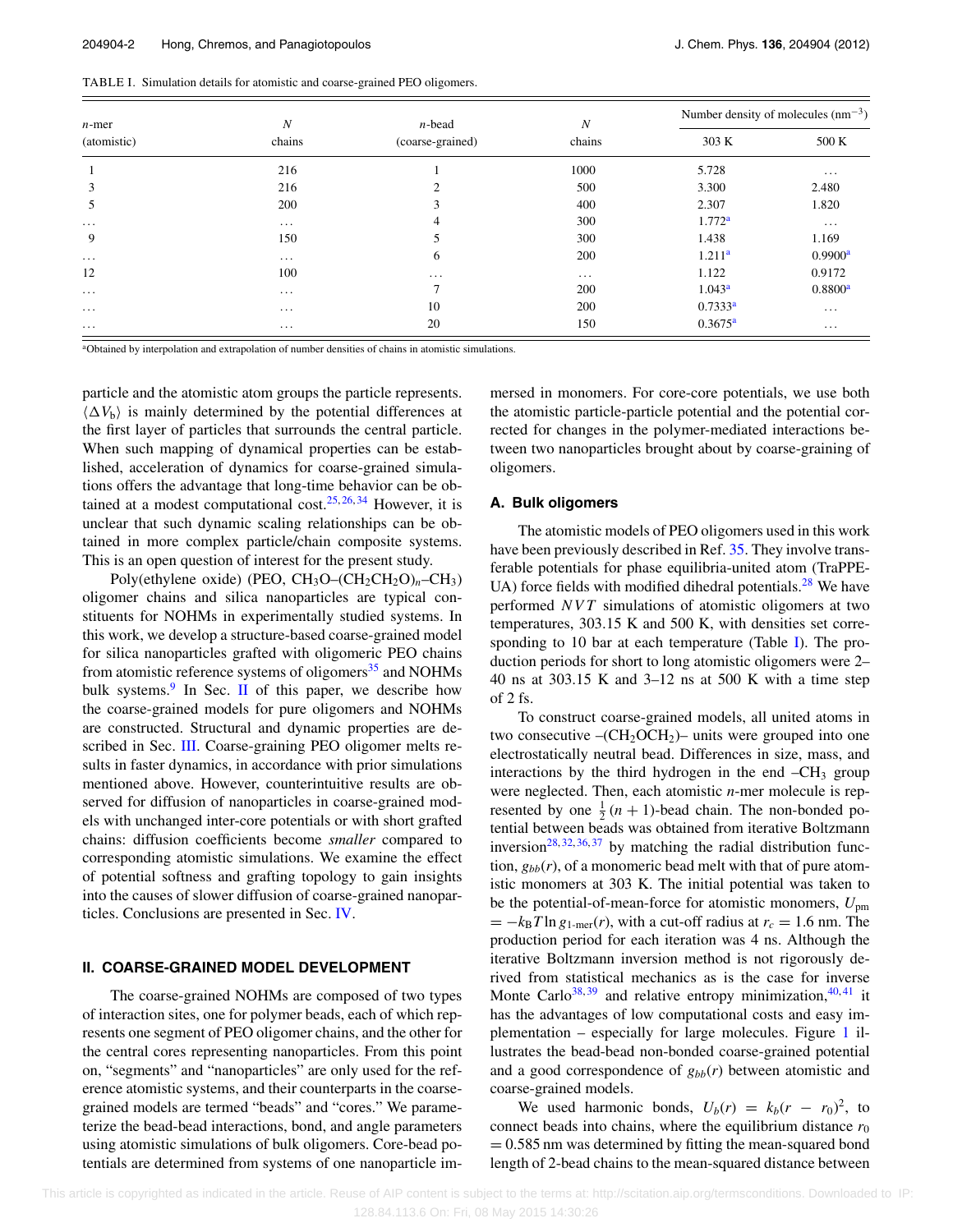<span id="page-3-0"></span>

FIG. 1. Non-bonded potential between coarse-grained beads and comparison of bead-bead radial distribution function, *gbb*(*r*), between atomistic and coarse-grained simulations of monomers at 303 K. Red solid line: segmentsegment atomistic  $g_{ss}(r)$ ; black solid line: coarse-grained  $g_{bb}(r)$ ; black dashed line: coarse-grained non-bonded potential.

centers of mass of the two segments  $(CH_2OCH_2-CH_2OCH_2)$ groups) in atomistic trimers. With given  $r_0$ , the value  $k_b$  $=$  477 kJ/(mol nm<sup>2</sup>) was then obtained through minimization of the difference between the distance distribution of two bonded beads and that of two sequential atomistic segments. The persistence length, *P*, for atomistic PEO is approximately equal to 3 bonds, and was obtained through the expression  $\langle r_{ee}^2 \rangle = 2P^2 \left[ L/P - 1 + \exp(-L/P) \right],^{42}$  $\langle r_{ee}^2 \rangle = 2P^2 \left[ L/P - 1 + \exp(-L/P) \right],^{42}$  $\langle r_{ee}^2 \rangle = 2P^2 \left[ L/P - 1 + \exp(-L/P) \right],^{42}$  where  $\langle r_{ee}^2 \rangle$  is the mean square of end-to-end  $(-CH_3$  to  $-CH_3)$  distance, and the contour length, *L*, was calculated as the summation of bond lengths along the chain backbone. These calculations indicated that two consecutive  $CH<sub>2</sub>OCH<sub>2</sub>$  groups (one coarsegrained bead) cannot rotate independently, so it is necessary to incorporate angle potentials in the coarse-grained model. We successively adjusted  $\theta$  and  $k_{\theta}$  for an angle potential of the form  $U_{\theta} = k_{\theta}(\theta - \theta_0)^2$ , so that the end-to-end distance,  $\langle r_e^2 \rangle$ , of 6-bead chains matched the corresponding value of end-segment to end-segment distance for atomistic PEO, and the difference between the angle distributions of 3-bead chains and atomistic pentamers was minimized. The process was repeated two to three times because  $\theta$  and  $k_{\theta}$ are not independent; the final values were  $\theta = 155^\circ$  and  $k_\theta$  $= 4.60 \text{ kJ/(mol radian}^2)$ . Tabulated bond and angle potentials could be developed for the coarse-grained model to further improve the bond and angle distributions, but such changes are expected to have only minor effect on the chain dynamics.

Prior studies<sup>[28,](#page-9-15) [29,](#page-9-16) [31,](#page-9-18) [43](#page-9-32)</sup> have shown that coarse-grained systems have higher pressures than the atomistic counterparts at the same density, due to the higher fraction of free ends in a coarse-grained oligomer melt. The overestimated isothermal compressibility<sup>24</sup> suggests low transferability of the coarsegrained force fields in reproducing the densities of atomistic models when temperature changes. Thus, we set the number densities of chains in coarse-grained models to be the same as those of corresponding atomistic systems, as shown in Table [I.](#page-2-2) Simulations were performed under constant-volume conditions, coupled with Nosé-Hoover thermostats for tem-perature control, using the LAMMPS package.<sup>44,[45](#page-9-34)</sup> The time step was 2 fs for all the coarse-grained models, including bulk polymers, ungrafted nanoparticle in free chains, and NOHMs, and the total simulation time was 8–20 ns for 1- to 20-bead

<span id="page-3-2"></span>

FIG. 2. Non-bonded potential between the core and coarse-grained beads, and the core-bead radial distribution functions for systems of single nanoparticles in atomistic and coarse-grained monomers, *gcb*(*r*), at 303 K. Red solid line: atomistic  $g_{ps}(r)$ ; black solid line: coarse-grained  $g_{cb}(r)$ ; black dashed line: coarse-grained non-bonded potential.

chains at 303 K and from 4 to 8 ns for 2- to 7-bead chains at 500 K.

#### <span id="page-3-3"></span>**B. Ungrafted nanoparticle in oligomers**

Systems of a single ungrafted nanoparticle in 8890 free monomers were simulated as the reference for the development of core-bead interactions,  $U_{cb}(r)$ . The nanoparticle was represented by a solid sphere of diameter  $d = 2$  nm interacting with united atoms through integrated Lennard-Jones (LJ) potentials. The second part of Ref. [9](#page-9-2) gives the details of the models of nanoparticles in free oligomers. For these systems and the grafted systems described in Sec. [II C,](#page-3-1) we used finitely extensible nonlinear elastic (FENE) bonds (rather than the rigid bonds of Sec. [II A\)](#page-2-3), and the time step was set to 0.5 fs. The system density was equilibrated under constant-pressure conditions at 303 K and 1 bar before runs in the *NVT* ensemble were performed. The equilibrated box size (10.91 nm) was larger than twice the cutoff of particle-particle interaction,  $r_c = 5$  nm. The coarse-grained systems had the same number of molecules and total density as the atomistic models. Following Khounlavong's procedure of coarse-graining particle nanocomposite systems, $10$  we parameterized the corebead interactions through matching of core-bead radial distribution functions,  $g_{cb}(r)$ , between atomistic and coarse-grained scales. The iterative Boltzmann inversion method was implemented again with the initial guess for core-bead interaction chosen as  $U_{cb,0}(r) = -k_B T \ln g_{ps}(r)$ . Here,  $g_{ps}(r)$  is the nanoparticle-monomer radial distribution function of the single nanoparticle atomistic system. The simulation time for each iteration of the coarse-grained model was 10 ns. Figure [2](#page-3-2) presents the core-bead interaction from the last iteration and compares the converged coarse-grained  $g_{cb}(r)$  with the atomistic radial distribution function.

#### <span id="page-3-1"></span>**C. Grafted solvent-free particles (NOHMs)**

With  $U_{bb}$  and  $U_{cb}$  developed in Secs. [II A](#page-2-3) and [II B,](#page-3-3) we constructed the core-core interactions,  $U_{cc}(r)$ , by matching the core-core radial distribution functions,  $g_{cc}(r)$ , between coarsegrained and atomistic NOHMs. The atomistic NOHMs used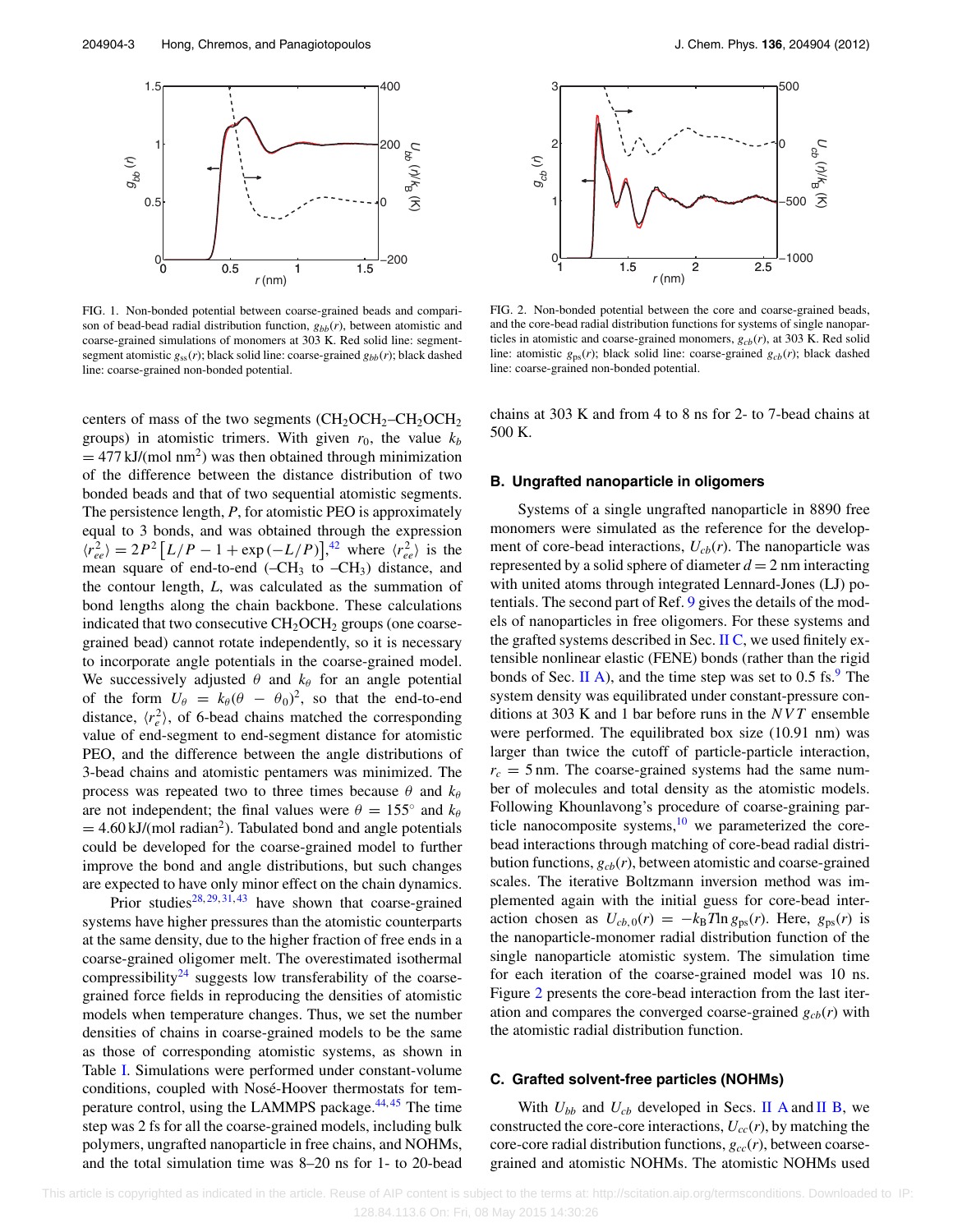<span id="page-4-0"></span>

FIG. 3. Core-core radial distribution functions,  $g_{cc}(r)$ , of NOHMs at 500 K with cores interacting through the particle-particle potential,  $U_{\text{pp}}(r)$ , from atomistic models. Red solid line: atomistic  $g_{pp}(r)$  for pentamer-grafted NOHMs; black solid line: coarse-grained *gcc*(*r*) for 3-bead-grafted NOHMs; red dashed line: atomistic *g*pp(*r*) for tridecamer-grafted NOHMs (shifted upwards by 20 units); black dashed line: coarse-grained  $g_{cc}(r)$  for 7-beadgrafted NOHMs (shifted upwards by 20 units).

as the reference consisted of one  $d = 2$  nm central silica nanoparticle represented by a solid sphere and 12 covalently grafted hexamers or dodecamers (about  $0.9 \text{ chains/nm}^2$ ). Nanoparticles interact with each other and other united atoms in oligomers through integrated LJ potentials. The model was established and described in Ref. [9](#page-9-2) and has been shown to reproduce experimental viscosity data. Due to the slow relaxation of nanoparticle motions, atomistic simulations were performed at 500 K and above. Consequently, coarse-graining of NOHMs in this paper was conducted at 500 K as well, after the transferability of the coarse-grained force fields for polymer beads was tested.

The coarse-grained NOHMs are comprised of a solidsphere core and grafted PEO oligomers. Essentially only the chains are coarse-grained and the cores remain the same as the nanoparticles in atomistic NOHMs. Khounlavong *et al.* have reported for particle nanocomposites, coarse-graining chains alters the potential of mean force between the nanoparticles and therefore the inter-core interactions should be modified accordingly.<sup>10</sup> Figure  $\overline{3}$  $\overline{3}$  $\overline{3}$  illustrates how the core-core radial distributions,  $g_{cc}(r)$ , agree with the nanoparticle distributions in atomistic models if the core-core interactions are set equal to the particle-particle potentials in the atomistic reference NOHMs. Compared with the large deviations in the peak positions and heights before adding a correction of polymermediated force to the atomistic core-core interactions as in the work of Khounlavong *et al.* (Fig. 7 in Ref. [10\)](#page-9-3), the differences between the coarse-grained and atomistic  $g_{cc}(r)$ s of NOHMs we obtain are relatively small, especially for shorter chains. As the grafted chains grow longer, the discrepancies of coarse-grained and reference  $g_{cc}(r)$ s become larger. This chain-length dependence was also observed in Kahounlavong *et al.* simulations.

In Ref. [10,](#page-9-3) the core-core potential was taken as the atomistic particle-particle potential modified by addition of the change in the polymer-mediated force before and after coarsegraining,  $U_{cc}(r) = U_{\text{pp}}(r) + U_{\text{pm, CG}}(r) - U_{\text{pm, at}}(r)$ , where  $U_{\text{pm, at}}$  and  $U_{\text{pm, CG}}$  are the potentials-of-mean-force between two nanoparticles in atomistic models and coarse-grained

<span id="page-4-1"></span>

FIG. 4. Radial distribution functions between cores of NOHMs that interact with corrected core-core interactions. Top: NOHMs with pentamers or 3-bead chains at 500 K. Bottom: NOHMs with tridecamers or 7-bead chains at 500 K. Red solid line: atomistic *g*pp(*r*); black solid line: coarse-grained  $g_{cc}(r)$ ; red dashed line: atomistic particle-particle potentials; black dashed line: corrected inter-core potentials.

models, which take  $U_{\text{pp}}(r)$  as the core-core interactions, respectively. The correction was essentially the first iteration of the iterative Boltzmann inversion method. In this study, we perform more iterations through

$$
U_{cc}^{i+1}(r) = U_{cc}^{i}(r) + x \left( U_{\text{pm, CG}}^{i}(r) - U_{\text{pm, at}}(r) \right)
$$
 (2)

to further enhance the convergence of the core-core radial distribution function,  $g_{cc}(r)$ , to the atomistic  $g_{pp}(r)$ . The coefficient, *x*, varies during the iterations to adjust the convergence speed. The final forms of  $U_{cc}(r)$  and  $g_{cc}(r)$  for 3-beadand 7-bead-grafted NOHMs are presented in Fig. [4.](#page-4-1) Comparisons with the atomistic particle-particle potentials show that the corrections raise the energy wells and increase the softness of the interactions. One may think that the structural changes induced by the corrections in coarse-grained models would not affect the dynamics significantly, especially for 3-bead-grafted NOHMs where the change of  $g_{cc}(r)$  is very small. However, when we use both uncorrected (reference) and corrected core-core potentials for the study of diffusion (Sec. [III B\)](#page-6-0) we find that the changes in dynamics can be in opposite directions.

In the atomistic simulations, the first oxygen atom of each oligomer is fixed on the surface of the nanoparticles. The coarse-grained beads attached on the central core and the core itself are treated as a rigid body in the coarse-grained simulations. Table [II](#page-5-1) summarizes the atomistic and coarse-grained NOHMs systems and simulation details. Each Boltzmann inversion iteration lasted 20–40 ns for NOHMs grafted from 3 to 7-bead chains.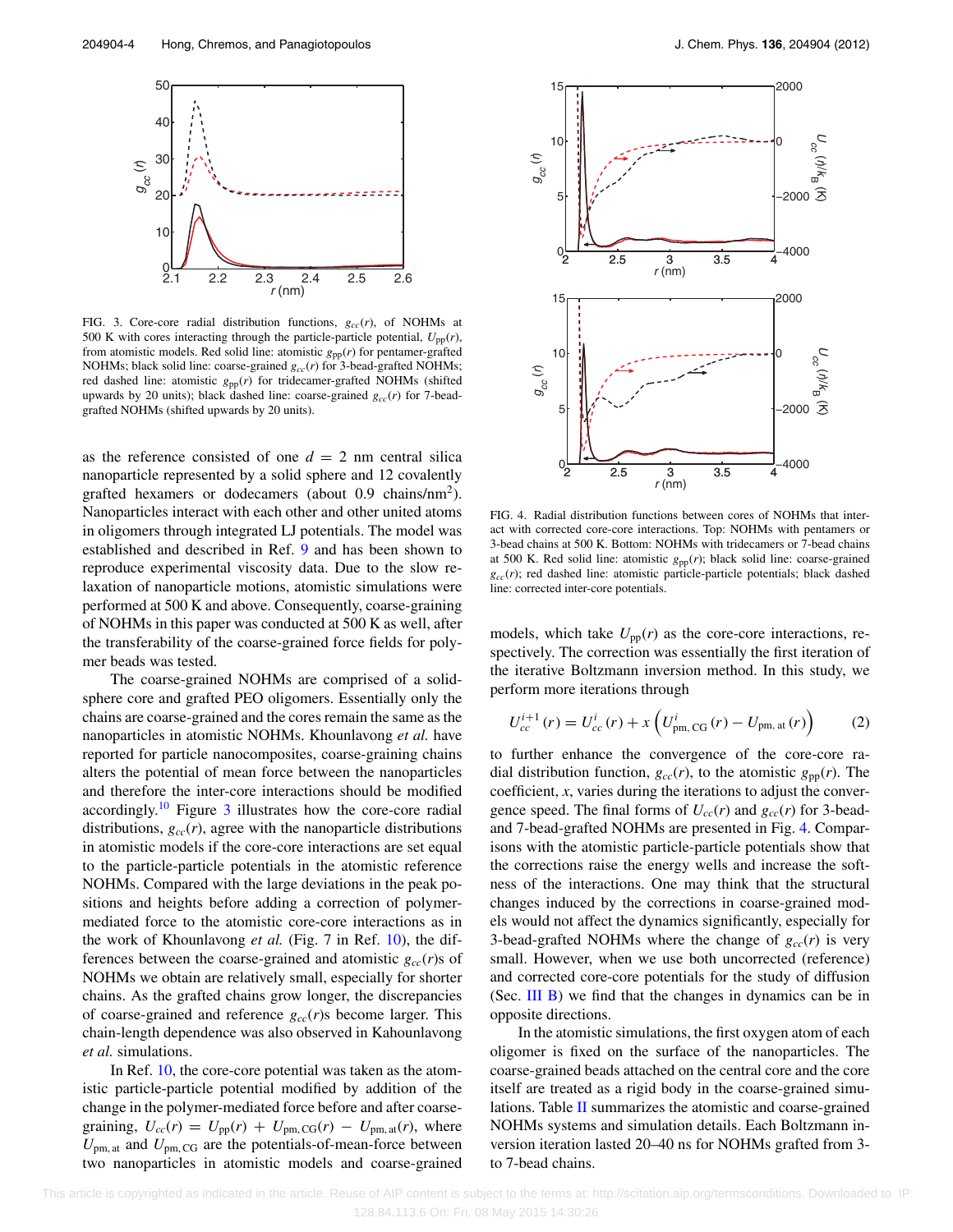<span id="page-5-1"></span>TABLE II. Simulation details for nanoparticles in atomistic and coarse-grained NOHMs.

| $N_p$ cores or<br>nanoparticles | $n$ -mer<br>(atomistic) | $n$ -bead<br>(coarse-grained) | $N$ chains<br>(both) | Box size (nm)<br>at $500 K$ |
|---------------------------------|-------------------------|-------------------------------|----------------------|-----------------------------|
| 140                             | 5                       | 3                             | 1680                 | 11.92                       |
| 130                             | 6                       | $\cdots$                      | 1560                 | 11.90                       |
| 120                             | $\cdots$                | 4                             | 1440                 | 11.87                       |
| 90                              | $\cdots$                | 6                             | 1080                 | 11.63                       |
| 80                              | 12                      | $\cdots$                      | 960                  | 11.36                       |
| 70                              | 13                      |                               | 840                  | 11.06                       |

## <span id="page-5-0"></span>**III. RESULTS**

### **A. Bulk oligomers**

We first examine the transferability of the coarse-grained force fields to bulk PEO oligomers of different chain lengths and temperatures. Figure [5](#page-5-2) presents the radial distribution functions of the centers of mass,  $g_{mm}(r)$ , for pentamers (3bead chains) and nonamers (5-bead chains) at 500 K.  $g_{mm}(r)s$ at 303 K and the agreement between atomistic and coarsegrained radial distribution functions is almost the same as for 500 K. The figure indicates that up to the temperature of simulated NOHMs, the mutual exclusion or the potential of mean force between the atomistic oligomers can still be well captured by the coarse-grained potentials. In both models, longer chains are more likely to penetrate into their neighbors, which is reflected by the non-zero  $g_{mm}(r)$  at short distances,  $r$ .

Figure [6](#page-5-3) plots the chain length dependence of the endto-end distances,  $\langle r_e^2 \rangle$ , of oligomers in atomistic and coarsegrained models. As the data illustrate, in the range of chain lengths used for NOHMs (from pentamers to tridecamers) coarse-grained and atomistic models generate oligomers that have almost the same average extension at 303 K, where the force fields were developed and at 500 K, to which the force fields are transferred to. Temperature has little influence on  $\langle r_e^2 \rangle$ . As chains grow longer, raising the temperature slightly reduces  $\langle r_e^2 \rangle$ . This can be attributed to the increased kinetic energy, which helps overcome the bending barriers of oligomers, making the chains less stiff.



We can also observe from Fig. [7](#page-6-1) that diffusion of oligomers is accelerated after being coarse-grained and the

<span id="page-5-2"></span>

FIG. 5. Radial distribution functions of molecular centers of mass for PEO oligomers at 500 K. Red: atomistic pentamers; orange: coarse-grained 3-bead chains; darker blue: atomistic nonamers; lighter blue: coarse-grained 5-bead chains.

<span id="page-5-3"></span>

FIG. 6. The end-to-end (end segment-to-end segment) distances of oligomers at 303 K and 500 K. Red square: atomistic oligomers at 303 K; black square: coarse-grained oligomers at 303 K; red circle: atomistic oligomers at 500 K; black circle: coarse-grained oligomers at 500 K. The points calculated at both temperatures and from two levels of models almost overlap for trimers and pentamers (or 2- and 3-bead chains).

 This article is copyrighted as indicated in the article. Reuse of AIP content is subject to the terms at: http://scitation.aip.org/termsconditions. Downloaded to IP: 128.84.113.6 On: Fri, 08 May 2015 14:30:26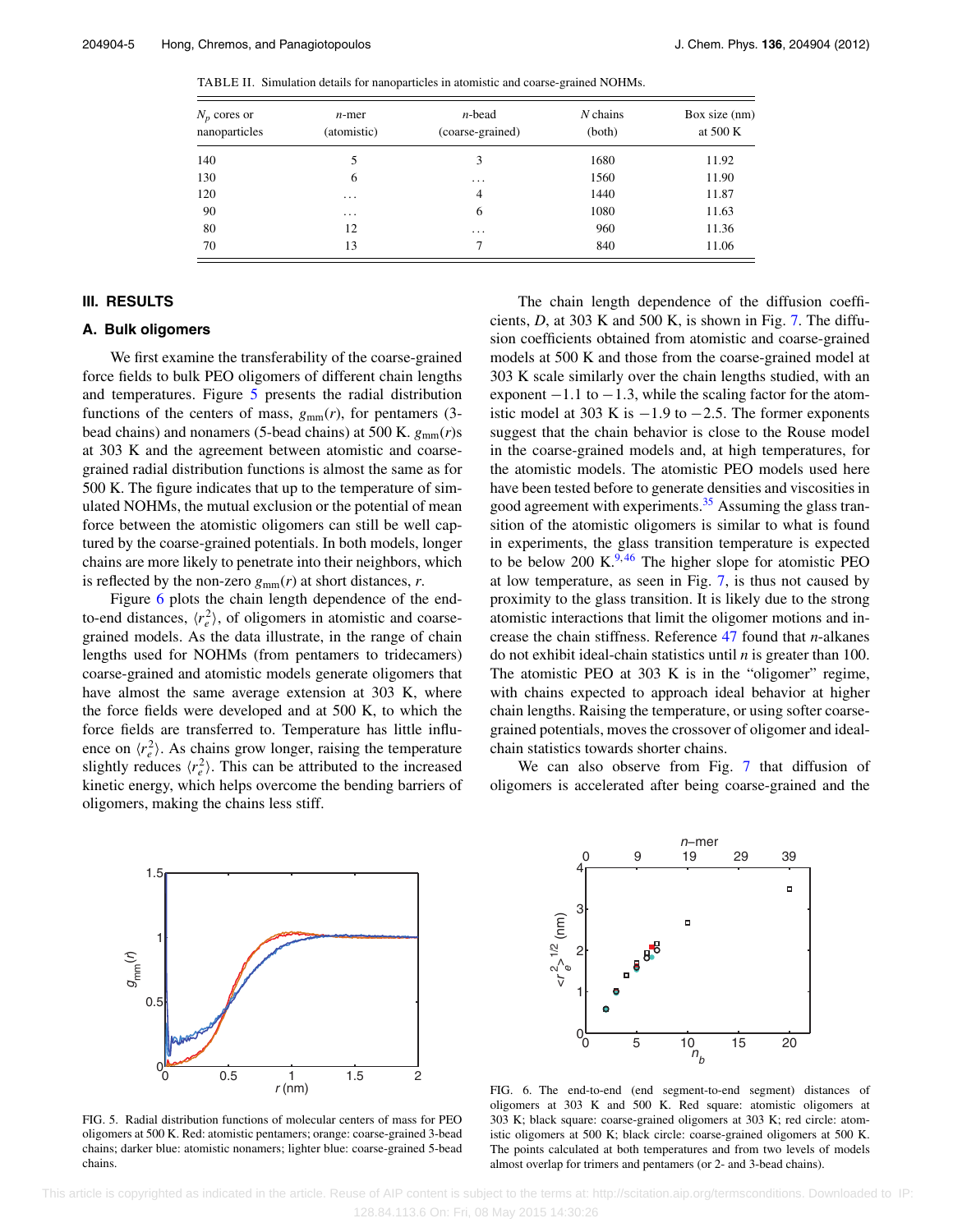<span id="page-6-1"></span>

FIG. 7. The diffusion coefficients of oligomers at 303 K and 500 K. Red square: atomistic oligomers at 303  $K<sub>1</sub><sup>35</sup>$  black square: coarse-grained oligomers at 303 K; red circle: atomistic oligomers at 500 K; black circle: coarse-grained oligomers at 500 K; dashed line:  $D_{cg}/8$  at 303 K; dotteddashed line:  $D_{cg}/150$  at 303 K; dotted line:  $D_{cg}/5$  at 500 K.

speed-up ratio,  $s = D_{cg}/D_{at}$ , depends on the temperature and chain length. Similarly, faster dynamics were also reported in previous coarse-grained simulations of PEO solutions and melts,  $28,43$  $28,43$  polyamide melts,  $24$  polyethylene,  $26,27$  $26,27$  and polystyrene.[48](#page-9-37) Figure [7](#page-6-1) illustrates that the speed-ups become smaller when temperature is raised, as reported in Refs. [24](#page-9-13) and [28.](#page-9-15) At high temperature, where both atomistic and coarse-grained chains show similar Rouse-like motions, there is a roughly universal speed-up for different chain lengths. In other words, as long as the chains have not entered the reptation regime, the determination of diffusivities of atomistic PEO can be easily performed by scaling the coarse-grained diffusivities using *s* and thus avoiding time-consuming atomistic simulations. However, at low temperature, the speed-up varies with chain length due to the different modes of motion that atomistic and coarse-grained oligomers obey. The speed-ups have to be extrapolated from Fig. [7](#page-6-1) before mapping the coarse-grained diffusivities to the atomistic values for longer chains. Depa and other researchers did a series of multiscale simulations of polymers<sup>[11,](#page-9-4) [26,](#page-9-19) [27,](#page-9-14) [43,](#page-9-32) [48](#page-9-37)</sup> and found that if the structures of atomistic and coarse-grained polymers match with each other, the diffusive regime of the MSD for atomistic polymer centers of mass can be recovered by rescaling the time,  $\Delta t_{at} = \alpha \Delta t_{cg}$ . The "indirect speed-up,"  $\alpha$ , as defined in their work, is essentially the same as *s* in this study. But their work reflected that structure-based coarse-graining basically changes the way and consequently the time by which the beads/segments use to escape from the cage formed by their neighbors.<sup>26</sup> The faster cage escape of coarse-grained beads is attributed to the softer potentials, which reduce the local friction one bead/segment experiences.<sup>[26,](#page-9-19) [48,](#page-9-37) [49](#page-9-38)</sup> Depa and Maranas used united-atom and coarse-grained potentials to approximate  $\langle \Delta V_b \rangle$  (Eq. [\(1\)\)](#page-1-1) of polyethylene and the estimated speed-ups,  $\alpha_b$ , were within 7% of  $\alpha$  or *s* obtained from  $MSD$  or diffusion coefficient match.<sup>27</sup> The estimation indicates the speed-up in structure-based coarse-graining of linear polymers is basically contributed by potential softening.

<span id="page-6-2"></span>

FIG. 8. The MSD of NOHMs grafted with pentamers (top) and tridecamers (bottom) at 500 K. Red line: atomistic NOHMs; orange line: coarse-grained NOHMs using uncorrected inter-core potentials; blue line: coarse-grained NOHMs using corrected core-core potentials.

#### <span id="page-6-0"></span>**B. Grafted solvent-free particles (NOHMs)**

Section [II C](#page-3-1) has shown the  $g_{cc}$  data of coarse-grained and atomistic NOHMs. Here, we first examine the influence of the introduction of nanoparticles and grafting on chain dimensions. The end-to-end segment distances,  $\langle r_e^2 \rangle^{1/2}$ , of grafted pentamers and grafted tridecamers are  $0.947 \pm 0.002$  nm and  $1.945 \pm 0.006$  nm, respectively. With uncorrected atomistic particle-particle potentials employed in the coarse-grained models, the end-to-end distances of grafted 3-bead chains and 7-bead chains are 5% and 4% longer than their atomistic counterparts. Corrected core-core potentials improve the agreements to be 4% longer for short chains and within the error for long chains. The small differences between the coarsegrained and atomistic  $\langle r_e^2 \rangle^{1/2}$  shows good transferability of coarse-grained core-bead and bead-bead potentials to grafted systems.

The mean square displacements of atomistic and coarsegrained NOHMs are compared in Fig. [8.](#page-6-2) First, it can be observed that coarse-graining does not alter the chain-length dependence of diffusivities for NOHMs at 500 K. The NOHMs grafted with long oligomers (tridecamers) move faster than NOHMs with short chains, because the former systems have larger core volume fractions. $9,17$  $9,17$  Figure [8](#page-6-2) also illustrates for both NOHMs grafted with short (pentamer) and long (tridecamer) oligomers, the cores in coarse-grained NOHMs interacting with uncorrected inter-particle potentials from atomistic models diffuse more slowly than nanoparticles in atomistic models, although all united atoms in grafted oligomers are coarse-grained into softer beads. Yet correcting the core-core potentials, which softens the atomistic potentials and generates excellent  $g_{cc}(r)$  agreements between coarse-grained and atomistic NOHMs (Fig. [4\)](#page-4-1), accelerates the core motions in both coarse-grained 3-bead and 7-beadchain NOHMs. The cores grafted with long oligomers diffuse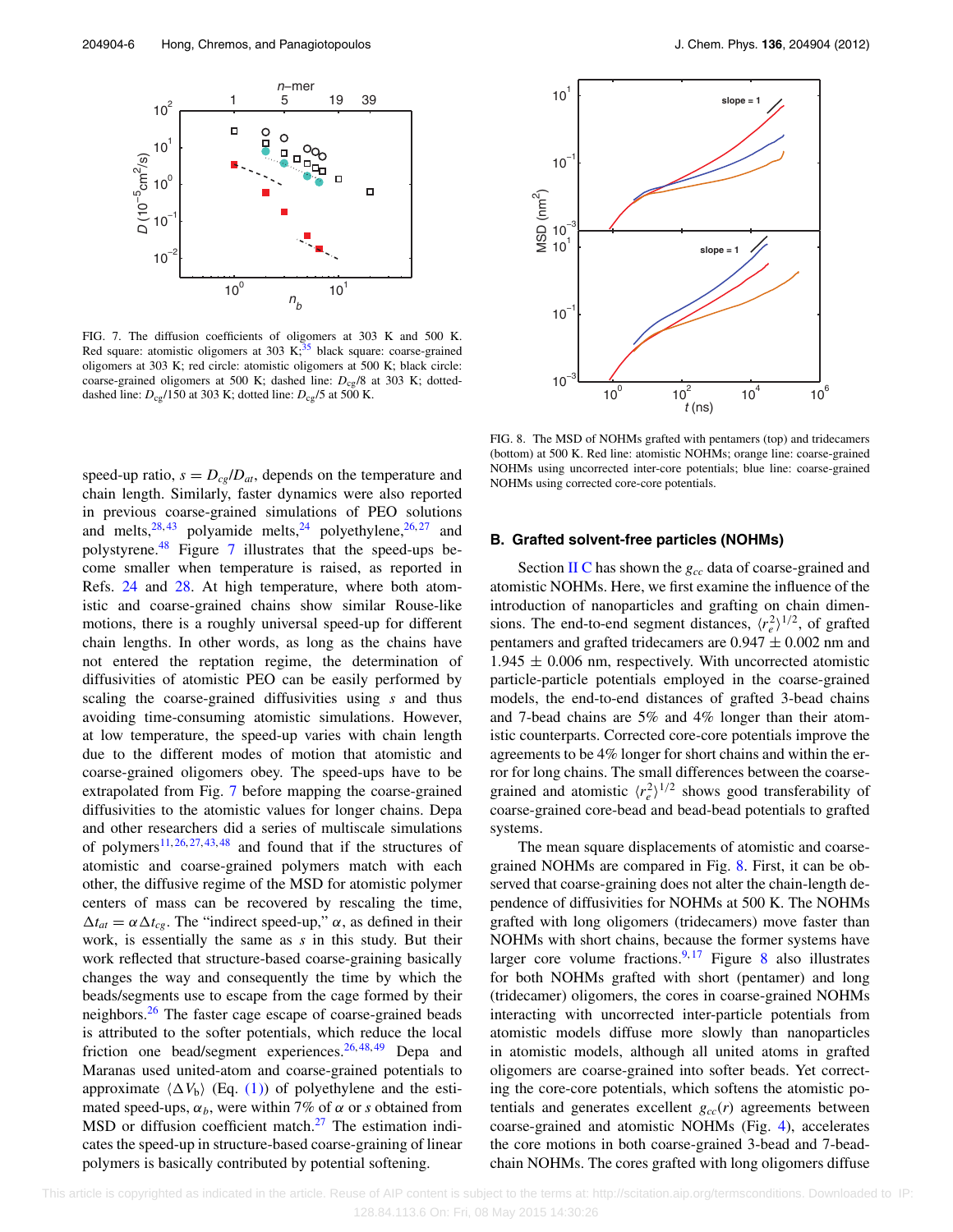eventually faster than nanoparticles in atomistic models, similar to the dynamics changes of coarse-grained linear polymers, while the cores with short oligomers still cannot catch up with the nanoparticle diffusion in atomistic models. This trend is promising for further development of multiscale modeling of NOHMs, in that for realistic NOHMs grafted with chains 5 to 6 times the lengths of the oligomers used in this paper, coarse-graining does not introduce extra time that needs to be spent for the slowed core diffusion which counterbalance the time saved by the reduction of interaction sites. On the other hand, comparisons between Figs. [4](#page-4-1) and [8](#page-6-2) reflect the high sensitivity of core dynamics upon changes of inter-core interactions. For coarse-grained NOHMs with short chains, 10% change in the potential energy well leads to around 20-fold increase in the diffusion coefficient. In contrast, a 50% raise of the energy well for pairwise potentials between two polymer beads only accelerates diffusion of polymers  $(\sim 4000 \text{ g/mol})$  $(\sim 4000 \text{ g/mol})$  $(\sim 4000 \text{ g/mol})$  by 2 to 5 times.<sup>24</sup> Both Figs. 4 and [8](#page-6-2) indicate poor transferability of core-core potentials to coarse-grained NOHMs with other chain lengths. We also checked the atomistic and coarse-grained NOHMs at 1000 K and found unsatisfactory agreement between  $g_{cc}(r)$  and  $g_{p-p}(r)$ . The poor transferability of coarse-grained core-core potentials to different temperatures and different chain lengths suggests that prior knowledge of atomistic distributions has to be available for development of coarse-grained force fields specific to each system at each condition. Consequently, coarse-grained models of NOHMs may lose their computational efficiency advantages over atomistic NOHMs models, unless a predictive way for construction of the core-core potentials can be found.

The dynamics of grafted chains are examined through the relaxation of square end-to-end distance correlation,

$$
C_R(t) = \frac{\langle r_e^2(0)r_e^2(t)\rangle - \langle r_e^2\rangle^2}{\langle r_e^4\rangle - \langle r_e^2\rangle^2}
$$
 (3)

and are shown in Fig. [9.](#page-7-0) The decorrelation time scales for 3- and 7-bead chains are shortened about 500 and 20 times, respectively, by coarse-graining. Unlike the sensitive dependencies of the core motions on the core-core potentials,  $C_R(t)$ s show negligible changes, independent of whether the corecore potentials are corrected. Due to the grafting topology, complete decorrelation of  $C_R(t)$  cannot be realized for atom-istic oligomers. Figure [9](#page-7-0) illustrates that  $C_R(t)$  of atomistic pentamers stops decreasing further once it reaches a value of around 0.6.  $C_R(t)$  of atomistic tridecamers keeps decreasing until  $C_R(t)$  is reduced to about 0.25, similar to the whole chain relaxation of dodecamers reported in Ref. [9.](#page-9-2) But in coarsegrained models the softened potentials make the decorrelation of  $C_R(t)$  more complete. The accelerated dynamics of coarsegrained grafted chains suggests that it is not the chain motions that induces the slow-down of core diffusion for coarsegrained NOHMs grafted with short chains.

Data for  $g_{cc}(r)$  (Fig. [4\)](#page-4-1) illustrate that the first minima appear around  $r = 2.4$  nm in both atomistic and coarse-grained models. The nearest distance between the surfaces of any pair of neighbor particles or cores is then 0.4 nm, which is intermediate between the atom size ( $\sim$ 0.3 nm) and the bead size (0.65 nm, the distance at which  $U_{bb}(r) = 0$ ). Thus, one expla-

<span id="page-7-0"></span>

FIG. 9. Correlation functions of segment-to-segment distances for NOHMs grafted with pentamers or 3-bead chains (solid lines) and NOHMs grafted with tridecamers or 7-bead chains (dashed lines). Red lines: atomistic systems; orange lines: coarse-grained NOHMs using uncorrected inter-core potentials; blue lines: coarse-grained NOHMs using corrected inter-core potentials.

nation for the reason that coarse-graining induces slowed core motions in short-chain grafted systems is that the first coarsegrained beads fixed onto the core surfaces cannot change their shapes and positions, when the intercore distance is small, as is the case for the atomistic segments. As a result, one or both cores have to rotate until the first beads leave the thin inter-core slice. Core adjustment increases the time required for cores escaping the "cages" formed by neighboring cores. In atomistic models, only the segment adjustment is necessary – the first segment can be stretched and laid down to the surface to pass through the inter-particle slice. In NOHMs grafted with long chains, reduced core volume fraction reduces the number of neighboring nanoparticle pairs, as reflected by lower  $g_{cc}(r)$  peaks in the bottom panel of Fig. [4.](#page-4-1) That means that a smaller number of cores are frustrated by the caging effects and thus the acceleration caused by decreased friction dominates the dynamical behavior (see Fig. [8](#page-6-2) bottom panel).

We can obtain an estimate for the contribution from the core-core potential changes to the energy boost,  $\langle \Delta V_b \rangle$  in Eq. [\(1\),](#page-1-1) caused by switching the atomistic description of cores to coarse-graining descriptions.  $\langle \Delta V_b \rangle$  is the difference between coarse-grained and atomistic energy barriers one core has to overcome when transiting from one cage to another. We denote the contributions from  $U_{cc}$  to be  $\langle \Delta V_{b,cc} \rangle$  and in analogy to  $\langle \Delta V_{b} \rangle$  in previous work,<sup>[25,](#page-9-21)[27](#page-9-14)</sup> the component can be estimated through

<span id="page-7-1"></span>
$$
\langle \Delta V_{b, cc} \rangle = \int_{r=0}^{\infty} U dr = \int_{r=0}^{\infty} \langle N_{cc, CG}(r) \rangle U_{cc, CG}(r) dr - \int_{r=0}^{\infty} \langle N_{cc, at}(r) \rangle U_{cc, at}(r) dr,
$$
 (4)

where  $\langle N_{cc}(r) \rangle$  is the average number density of neighbors per core and calculated through  $\langle N_{cc}(r) \rangle = g_{cc}(r) N_p / V$ , where  $V$  is the simulation box volume. Unlike bulk polymers, for which only the first neighbor shell dominates the changes of energy barriers after coarse-graining,  $26.27$  $26.27$  Fig. [10](#page-8-3) shows for NOHMs the core-core potentials and the nanoparticle distributions have significant effects on  $\langle \Delta V_{b, \text{cc}} \rangle$  up to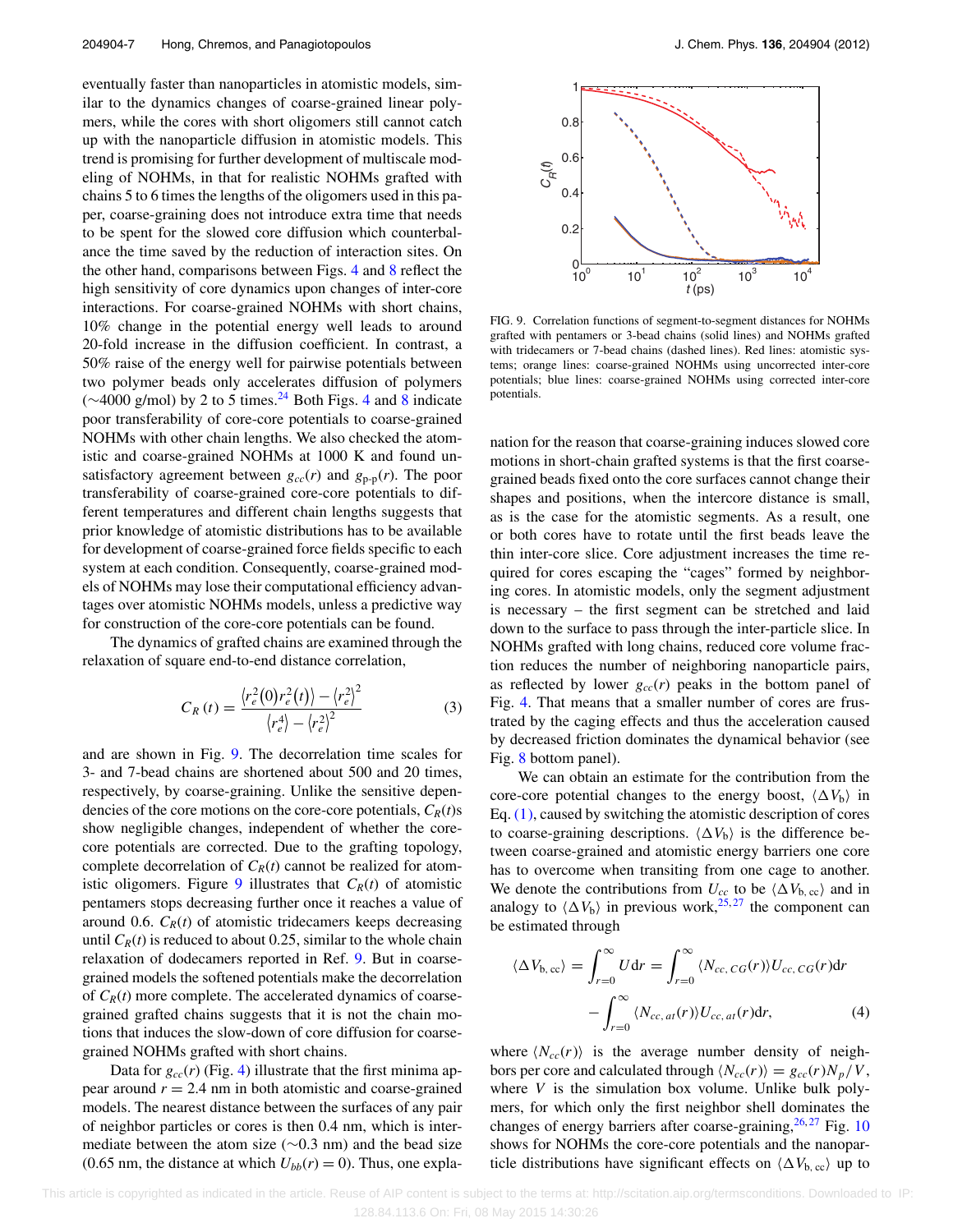<span id="page-8-3"></span>

FIG. 10. Integrants of Eq. [\(4\)](#page-7-1) for pentamer (3-bead chain) NOHMs (blue) and tridecamer (7-bead chain) NOHMs (orange).

4 nm – the second layer. Interestingly, the integration of Eq. [\(4\)](#page-7-1) generates  $\langle \Delta V_{b, \text{cc}} \rangle$  < 0 for both NOHMs shown in Fig. [10,](#page-8-3) suggesting that switching particle-particle potential in atomistic NOHMs to coarse-grained core-core potential in coarse-grained models has a slow-down effect on NOHMs diffusion. Since the NOHMs do not only interact with their neighboring cores, but also with their grafted chains, the actual speed-up of NOHMs relies on the combination of the component contributions from the changes of  $U_{cc}$ ,  $U_{cb}$ , and  $U_{bb}$ . The total energy boost should be  $\langle \Delta V_{b} \rangle$  $=\sum_{\alpha,\,\beta}\langle\Delta V_{b,\,\alpha\beta}\rangle(\alpha,\,\beta=c,\,b)$ .  $U_{bb}$  has been shown to produce a positive  $\langle \Delta V_b \rangle$  and accelerate bead motions in bulk polymers composed by single type of united atoms or beads.  $27$ It is then natural to conclude that with longer grafted chains,  $U_{bb}$  contributes more to  $\langle \Delta V_b \rangle$  compared with  $U_{cc}$  and therefore coarse-grained NOHMs with longer chains diffuse faster than in atomistic models. To verify contributions from different components, a more strict estimation is needed for the differences between cage-escape energy barriers between atomistic and coarse-grained models.

## <span id="page-8-2"></span>**IV. CONCLUSIONS**

This work focused on multiscale modeling of poly(ethylene oxide) oligomers and PEO oligomer-grafted silica nanoparticles (NOHMs), with emphasis on how structure-based coarse-graining modifies the dynamics of the system. With softer interactions, the diffusion of coarse-grained PEO oligomers in melt are accelerated and the speed-ups depend on chain lengths and temperature. Around room temperature, coarse-graining shortens the "oligomer" regime; at high temperatures, the chain length dependence of diffusion coefficients of coarse-grained oligomers obeys the same scaling law as atomistic PEO chains. Similarly, the coarse-grained grafted chains of NOHMs show faster relaxation than the atomistic grafted PEO oligomers. However, the core motions are very sensitive to the coarse-grained inter-core potentials. Short-chain NOHMs have slower cores after being coarse-grained, whereas the cores of long-chain grafted nanoparticles diffuse faster similar to the effect coarse-graining has on linear chain systems. Grafting topology is one cause of the anomalous dynamic changes of NOHMs before and after coarse-graining. In addition, a simple transition-state estimation suggests not all softer potentials developed based on structure-based mapping generate speed-up effects on dynamics.

The complexity of the atomistic grafted-nanoparticle model used in this study limits the number of structural parameters and thermal conditions that can be studied in detail. To have a systematic investigation and to simplify the analysis of effects of  $U_{cb, at}$  and  $U_{bb, at}$  on the structure and dynamics, it would be more helpful to investigate simpler systems. For example, a simplified grafted-particle system, i.e., spherical particles and chains formed by connecting uniform atoms with only bonds and its coarse-grained model, provides a good starting point. Star polymers, where the size of the central emanating point is negligible compared to the overall molecule size, are another interesting set of structures. Direct coarse-graining unphysically increases the size and the stiffness of the center. Starting from grafted particles, whose atomistic models already have finite sizes at the central point, and extrapolating to small cores may provide an alternative to explore coarse graining of star polymers.

We have discussed in Sec. [III](#page-5-0) the sensitive dependence on inter-core potentials of the structural distributions and dynamics of cores, and its negative effects on the computational efficiency of coarse-grained models. One direction for future research is to develop a predictive way to find the inter-core potentials that can generate correct structural distributions, avoiding the time-consuming iterations for core-core potential construction for each altered conditions. The sensitivity of dynamics to coarse-graining is well-established in multiscale modeling, resulting in accelerated diffusion of small molecules and linear polymers. As shown here, in graftedtopology systems there exists the possibility that softer potentials slow down the diffusion. Dynamic rescaling methods, in particular, the Mori-Zwanzig formalism, having been applied to solids,  $50 \text{ linear chain liquids}, 51 \text{ etc.}$  $50 \text{ linear chain liquids}, 51 \text{ etc.}$ , can be used to correct the dynamics for grafted nanoparticles. By adding dissipative forces arising from eliminated internal degrees of freedoms, the method recovers the dynamics at long time when the internal motions are relaxed. The challenges lie in the determination of the friction coefficient, which is usually not transferrable to different thermodynamic conditions or different chemical environments. Lyubimov derived an analytical approach to estimate the friction coefficients for linear chains composed of only one type of coarse-grained beads.<sup>51</sup> With still a long way to go to approach real systems, these works point out a possible direction for solution of the issues identified in the present study.

#### **ACKNOWLEDGMENTS**

This publication is based on work supported in part by Award No. KUS-C1-018-02, made by King Abdullah University of Science and Technology (KAUST). Additional support was provided by Grant No. CBET-1033155 from the U.S. National Science Foundation (NSF).

- <span id="page-8-1"></span>2J. Nugent, S. S. Moganty, and L. A. Archer, [Adv. Mater.](http://dx.doi.org/10.1002/adma.201000898) **22**, 3677 (2010).
- 3K.-Y. Lin and A.-H. A. Park, [Environ. Sci. Technol.](http://dx.doi.org/10.1021/es200146g) **45**, 6633 (2011).

<span id="page-8-0"></span><sup>1</sup>P. Agarwal and L. A. Archer, [Phys. Rev. E](http://dx.doi.org/10.1103/PhysRevE.83.041402) **83**, 041402 (2011).